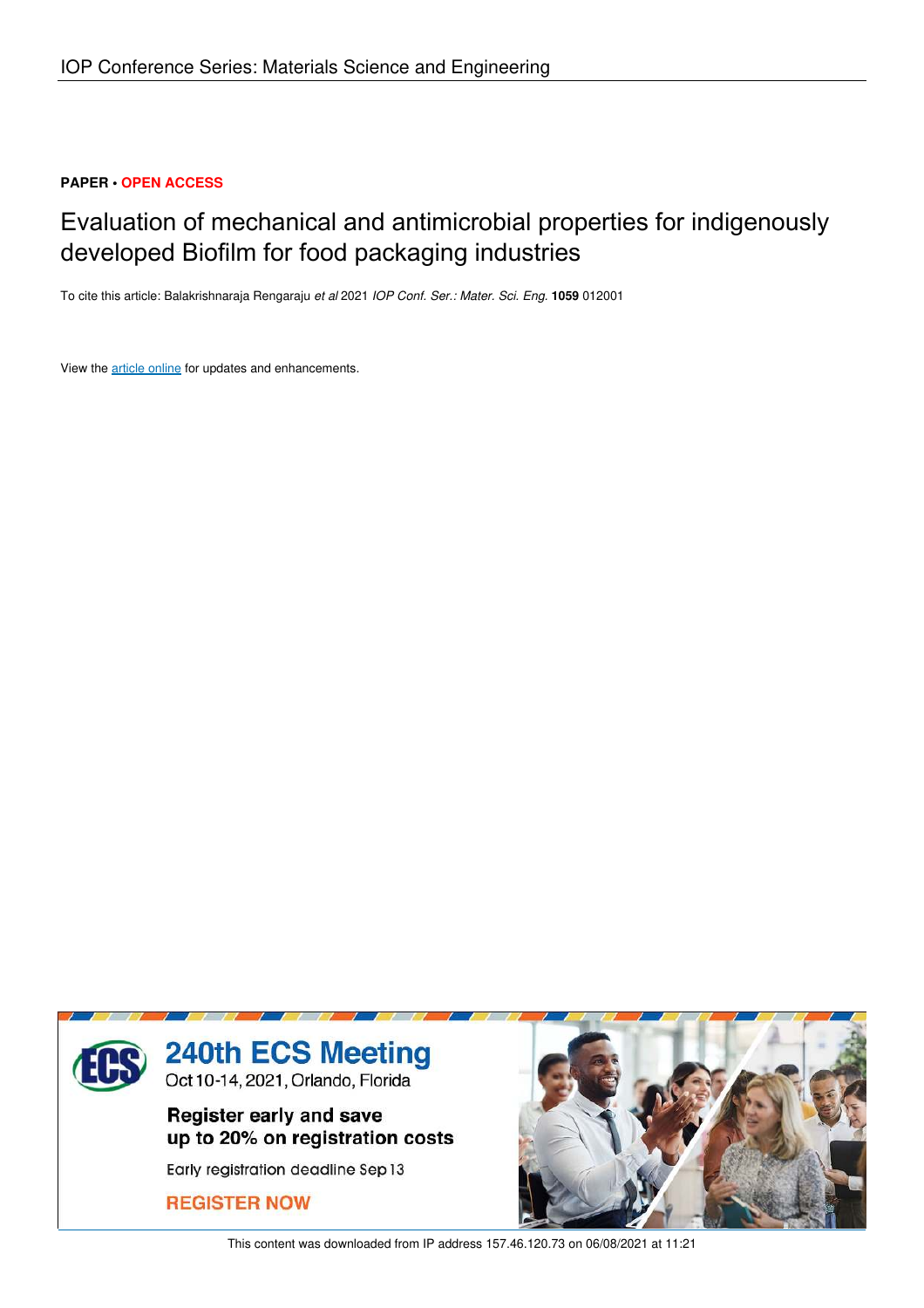## **Evaluation of mechanical and antimicrobial properties for indigenously developed Biofilm for food packaging industries**

**Balakrishnaraja Rengaraju<sup>1</sup> , M Jeevanantham<sup>2</sup> , S Shanmugaraja<sup>2</sup> , A Selvakumar<sup>3</sup> , and S Tamilselvi<sup>2</sup>**

<sup>1</sup> Department of Food Technology, Bannari Amman Institute of Technology, Sathyamangalam, India

<sup>2</sup> Department of Biotechnology, Bannari Amman Institute of Technology, Sathyamangalam, India

 $2$  VIT Fashion Institute of Technology, Vellore Institute of Technology, Chennai, India

balakrishnaraja@gmail.com

**Abstract**. The preparation of the film based on aloe vera gel and polyvinyl alcohol (PVA) were carried out in this work. The film has high adhesion due to the presence of polyvinyl alcohol. The mechanical properties like tensile strength and the transparency of the film were tested. The temperature withstanding ability of the film is tested with Thermo gravimetric analysis. The functional groups of the film were identified. The films prepared were evaluated by incorporation of an antifungal and an antibacterial agent which shows marked inhibition on growth of mold, yeast and bacteria. The Shelf life of the vegetables was tested using the film.

Keywords: organic biofilm, antimicrobial film, Aloe vera

#### **1 Introduction**

Polymer and plastics produced using petrochemical inferred polymers, for example, poly (ethylene teraphthalate), poly (vinyl chloride), poly (ethylene), poly (propylene), poly (styrene), poly (amide), ABS copolymer and so on by proper embellishment strategy are assuming essential jobs in all the human exercises, for example, nourishment bundling, farming mulching, convey sacks, medical clinic bed covers, removal cups, plate, as scratch verification meagre film coatings and so forth. Polymers are generally utilized for these applications on account of their accessibility, minimal effort, great mechanical properties (tractable and tear quality) destructive opposition [1].A few biopolymers have been utilized to create eco-accommodating nourishment bundling materials. Usually, films dependent on biopolymers are profoundly touchy to natural conditions and for the most part present low mechanical opposition.

#### *1.1 Properties of polymeric Biofilm*

Therefore, a few examinations have been completed to create films dependent on blends of biopolymers and manufactured polymers. Naturally degradable plastics have pulled in developing consideration on account of their latent capacity use in the substitution of conventional non degradable plastic things getting from petroleum derivative feed stocks. Poly vinyl Alcohol (PVA) has been

Content from this work may be used under the terms of theCreative Commons Attribution 3.0 licence. Any further distribution of this work must maintain attribution to the author(s) and the title of the work, journal citation and DOI. Published under licence by IOP Publishing Ltd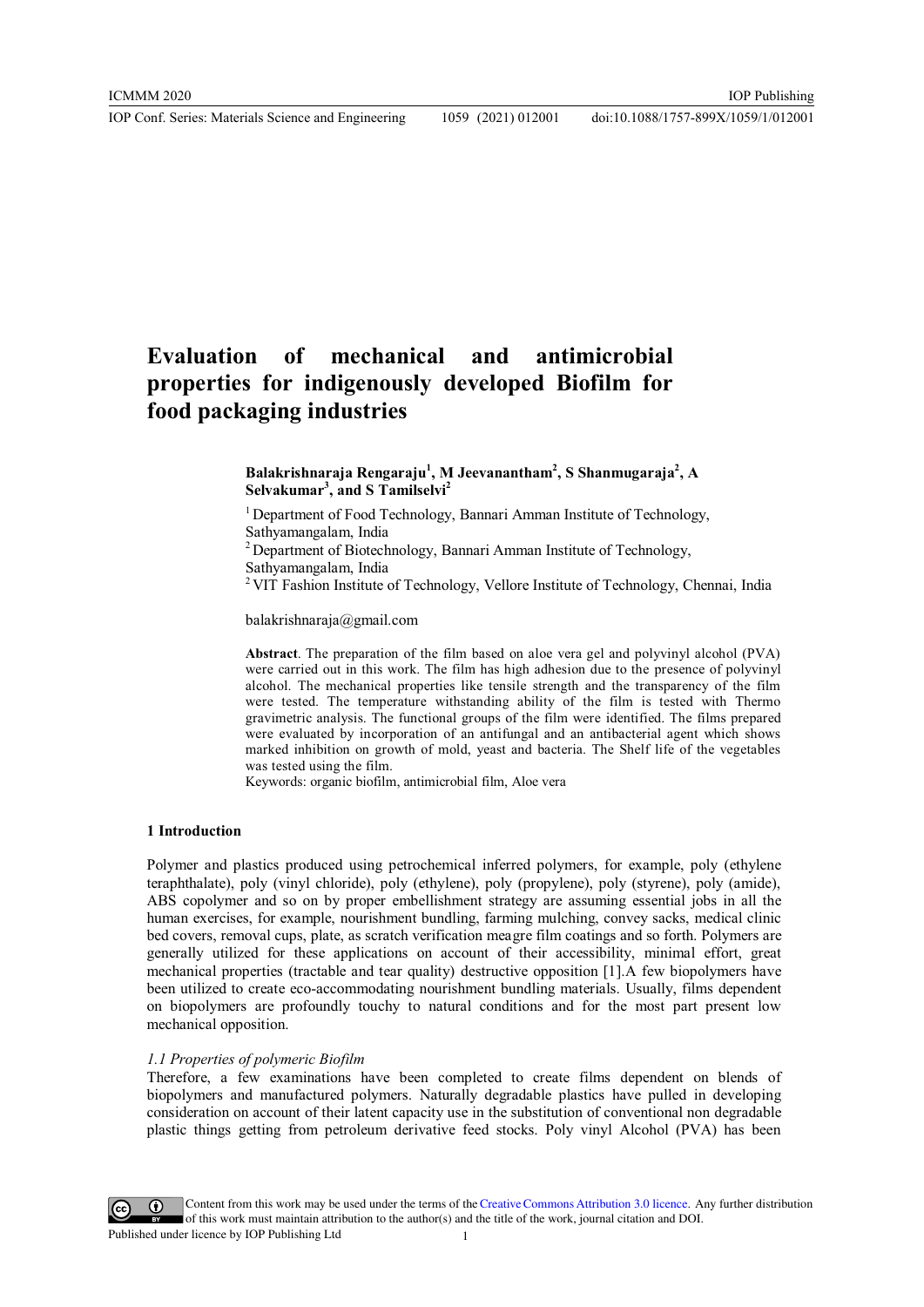IOP Conf. Series: Materials Science and Engineering 1059 (2021) 012001 doi:10.1088/1757-899X/1059/1/012001

broadly used for the planning of mixes and composites with a few characteristic, inexhaustible polymers [2]. PVA is a material with mechanical potential which has a wide scope of utilizations because of its special physical and synthetic properties. It is a nontoxic, exceptionally crystalline issue and has great film forming and high hydrophilic properties. PVA, cellulose and Chitosan are polar polymers; in this manner a nanocomposite of PVA, Chytosin and nano crystalline cellulose (NCC) is probably going to create a material including phenomenal mechanical properties. Installing NCC into PVA framework changes the physicochemical properties of PVA and improves polymer structure in both sub-atomic and morphological levels [3]. During the time spent biodegradation the right off the bat the long polymer atoms are diminished to shorter and shorter lengths and experience oxidation (oxygen bunches append themselves to the polymer particles). This procedure is activated by heat (raised temperatures found in landfills), UV light (a part of daylight) and mechanical pressure (for example wind or compaction in a landfill). [3, 2]

#### *1.1.2 Microbial Biofilm Degradation*

Oxidation makes the particles become hydrophilic (water pulling in) and sufficiently little to be ingestible by microorganisms, making way for biodegradation to start. Biodegradation happens within the sight of dampness and microorganisms regularly found in the earth. The plastic material is totally separated into the remaining results of the biodegradation procedure. As microorganisms expend the corrupted plastic, carbon dioxide, water, and biomass are created and come back to nature by method for the bio cycle [4]. One of the primary research regions in nourishment bundling has concentrated on growing new bundling systems fit for improving nourishment conservation properties dependent on their connection with bundling. Such procedures are known as "dynamic bundling frameworks". A dynamic bundling can be characterized as a kind of material that changes its bundling conditions to broaden timeframe of realistic usability, cooperating straightforwardly with the nourishment, upgrading security and looking after quality. Specifically, the antimicrobial bundling is one of the most imaginative and promising dynamic bundling types created over the most recent decade, which incorporates frameworks fit for hindering microorganism activity and staying away from loss of nourishment quality [5]. Nonetheless, because of the couple of reports that have been made on films with high mechanical and warm properties, the planning of PVA/starch based biodegradable antibacterial films show extraordinary importance in the field of nourishment bundling. Along these lines, the reason for the current examination is to utilize starch and polyvinyl alcohol [6].

PVA material is universally applied due to its high efficiency and usability involving the alteration of physical/ chemical properties [7] Polymers are generally utilized for these applications on account of their accessibility, minimal effort, great mechanical properties (tractable and tear quality) destructive opposition [8].

#### **2 Materials and Methods**

#### *2.1.Synthesis of Biofilm.*

The films were prepared using proportions of polyvinyl alcohol i.e., 1.5%, 2.5%, and 3.5% in which *Aloe vera* is added with respect to the proportion of PVA. The film was produced using casting method. The PVA powder of about 1.5g is added in 100 ml of deionised water and kept under constant mixing in the sonicator. *Aloe vera* is added in the PVA aqueous solution 50% by mass with respect to the mass of PVA powder. It is kept under constant stirring for about 3h at  $90^{\circ}$ C. Then the solution were poured into a dye and dried for 24h at room temperature (the same procedure is followed for preparation of 2.5% and 3.5% film).[9, 10]

*2.2.Mechanical Analysis.* 

In this analysis, tensile strength (TS) was determined according to the standard method, works on the constant rate of transverse principle (universal testing machine is used to test the tensile strength of the films).

2.2.1 Film thickness: The thickness of the film was determined by using the Vernier calliper and measured as the average of 3 mm for each sample.

2.2.2 Opacity: The opacity of the film is determined by cut the sample into rectangular shape and the transmittance curve of various spectrums (300nm -600nm).

2.2.3 Thermal properties: The film sample were dried and cut into pieces after that Thermo gravimetric analysis (TGA), Differential scanning calorimeter (DSC), Derivative thermal analysis (DTA) analyses were performed on a NETZSCH STA 2500 and heated from 0 to  $500^{\circ}$ C.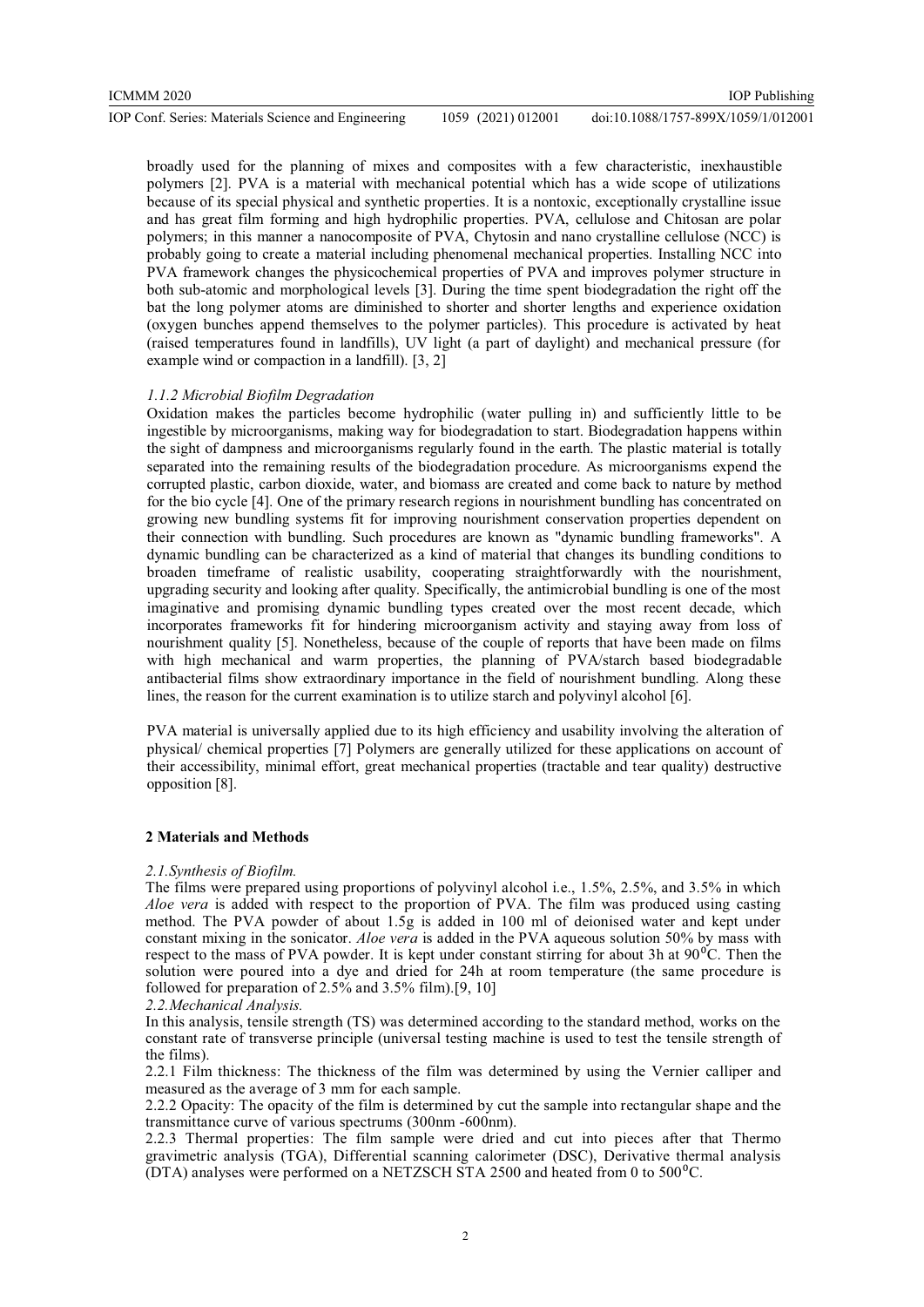IOP Conf. Series: Materials Science and Engineering 1059 (2021) 012001

doi:10.1088/1757-899X/1059/1/012001

2.2.4 FTIR analysis: It is used to confirm the chemical nature of the film components.1.5%, 2.5%, 3.5% film were analysed by Fourier transform infrared spectroscopy at the resolution in a 4000 to 400 per cm range, using air as background.

*2.3 Biocompatibility Analysis.* 

The biodegradation test was done by burying the film in the soil in the closed environment. Before that the mass of the film were measured and kept for five days. The weight losses of the film were then measured. For this test, tomato is taken and cut into pieces and packed with the biofilm produced and observed. The food is kept in the room temperature and photographed at different times.

#### **3 Results and Discussion**

The different concentrations of the films were produced by using the casting method that is 1.5%, 2.5%, 3.5 %. Each film shows that it can withstand high temperature and can hold more weight. It is used as to increase shelf life and to carry substance.

**Film thickness:** The thickness of the 1.5%, 2.5%, and 3.5% films were 0.02mm, 0.029mm, and 0.033mm respectively. It is measured by using the verniarcaliper.

**Opacity:** The transparency of each film is measured using UV visible spectrometer to find the opacity of the film by using transmittance curve. It shows that transparency of the film is mostly similar to each other and the PVA film is known for transparency. The transmittance curve is shown in graph 1, 2 and 3.

**FTIR Analysis:** It is used for the chemical characterization of the produced biofilm by FTIR Analysis. It is used to obtain spectra of the each film. The adsorption is done in the resolution of 4000-400 per cm range. The obtained results were shown in the graph 4, 5 and 6.

**Mechanical properties:** The tensile strength of each film was tested using the universal testing machine which shows that it has the ability to carry around one kilo gram. The results are shown in the Table 1.

**Thermal properties:** In the thermal decomposition test, the temperature used is ranged from 0 to 500 degree Celsius. In this analysis it is revealed that the major mass loss at  $260^{\circ}$ C. These thermal analysis are shown in the graph 7, 8 and 9 respectively.

**Biodegradable test:** Bio degradable of the prepared film is identified by the wet soil, and each concentration of the films are weight loses every day.

**Behaviour on foods:** The 2.5% PVA film has increase the shelf life of the tomato by covering the pieces in the film biolayer.



Figure 1. **Figure 2.** Figure 3. Transmittance curves Figure. (1), (2) & (3)are for 1.5%, 2.5% and 3.5%



FTIR Analysis Figure. (4) and (5) are for 1.5% and 2.5% respectively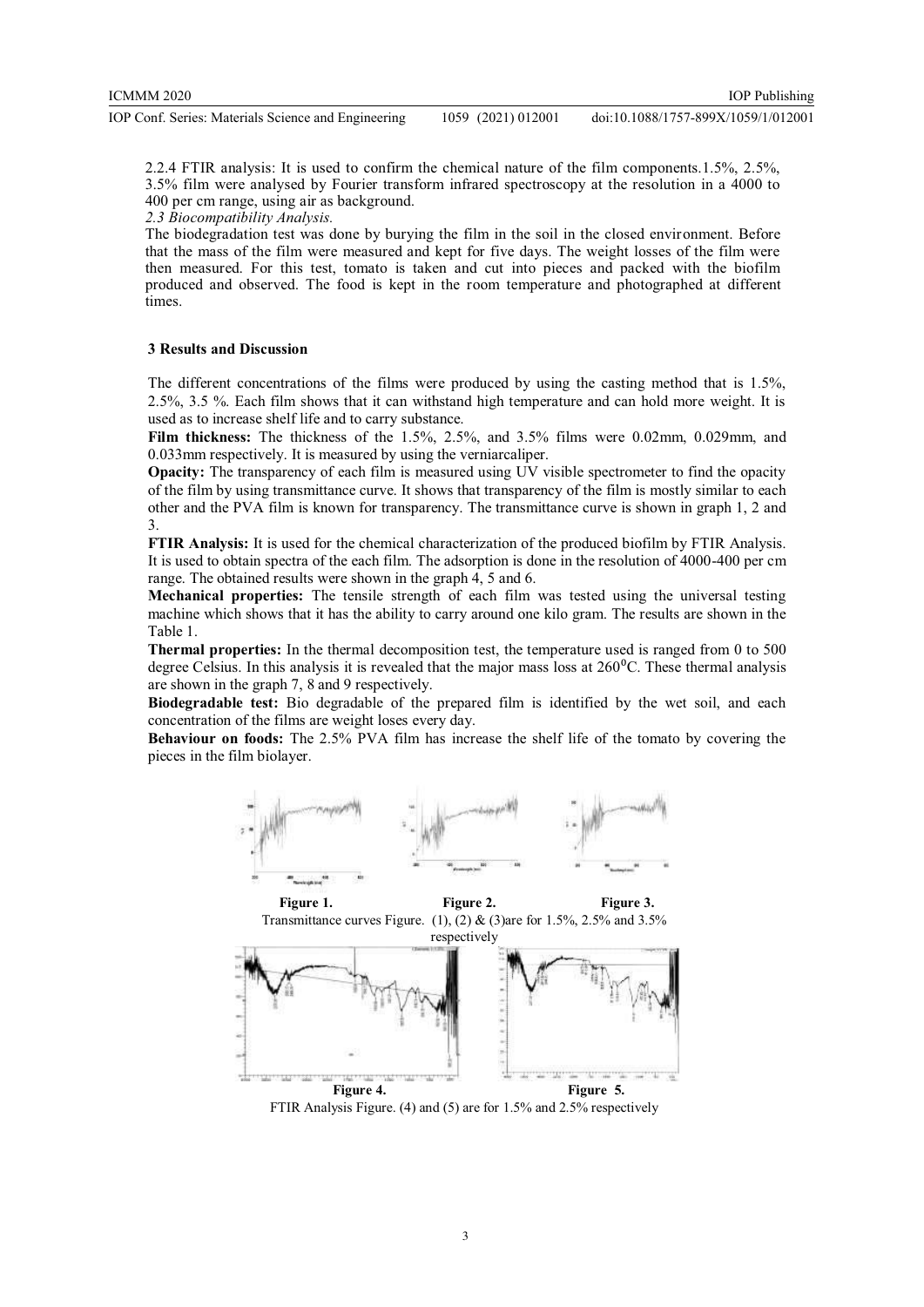IOP Conf. Series: Materials Science and Engineering 1059 (2021) 012001

doi:10.1088/1757-899X/1059/1/012001



**Figure10.** Shelf life test on tomato with 2.5% PVA film

**Table 1.** Tensile strength of each films

| Film Conc. $(\% )$ Load (KN) |        | <b>Displacement</b><br>(mm) |  |
|------------------------------|--------|-----------------------------|--|
| $1.5\%$                      | 0.0025 | 57.15                       |  |
| $2.5\%$                      | 0.0125 | 147.56                      |  |
| $3.5\%$                      | 0.0150 | 196.250                     |  |

**Table2.** Biodegradation Assay of the film with different concentration

| Days         | <b>Film Concentration</b> |        |        |
|--------------|---------------------------|--------|--------|
|              | $1.5\%$                   | 2.5%   | 3.5%   |
| 1            | 0.0014                    | 0.0020 | 0.0032 |
| $\mathbf{2}$ | 0.0010                    | 0.0014 | 0.0027 |
| 3            | 0.0005                    | 0.0009 | 0.0021 |
| 4            | 0.0002                    | 0.0005 | 0.0017 |